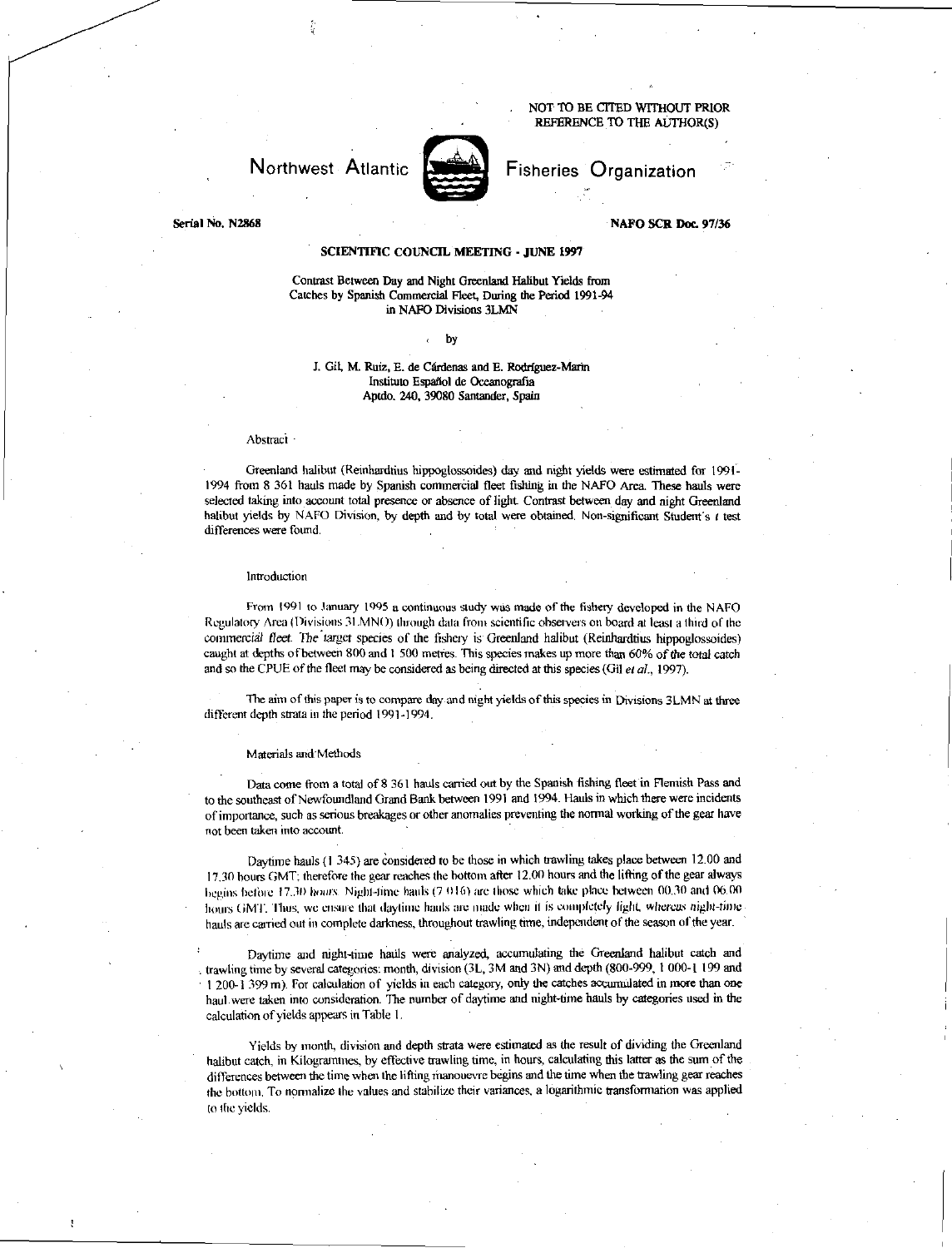With the aim of observing the relationship between day and night values, linear regressions were performed, situating the values corresponding to day yields on the x-axis, and those of the night on the yaxis. The value of the intersection of the line with the y-axis was previously assumed to be zero, making the lines pass through the origin of coordinates, and calculating the value of the slope of each line by the minimum squares method. Different regressions were made by category and total.

The slopes of each of the regression lines were contrasted with the value of the slope corresponding to the theoretical line which represents the equality of day and night yields (slope=1), through the Student's r statistic, with a level of significance of 95%:

# $t = (b - b') / SE$  with n-2 degrees of freedom

where  $b=$  parameter estimate,  $b'=$  parameter value hypothesized and SE= standard error parameter estimate.

## Results

As can be observed in Figures I, 2 and 3, day and night yields present the same variations, the same trends remaining except in certain cases, possibly due to sampling errors. This similarity between day and night yields seems to be present in the three divisions and in each depth strata

The results of the statistical analysis of pairs of values, Table 2, confirm what is observed in the figures, in which non-significant differences appear between the day and night yields, except in the depth stratum 1000-I 199 m of Division 3N and thus, in the total of this division. The slopes obtained in the remaining cases give values oft which do not permit the rejection of the null hypothesis. In Figure 4 the two regression lines, observed and theoretical, are shown for the total of day/night yields.

#### **Discussion**

From the results we deduce that fishing yields do not present differences with daylight in the three divisions and depth strata analyzed throughout the period studied, 1991-1994. This result may be due to the great depths at which the fishery takes place, far from the limit of the photic layer.

Therefore, it would seem evident that the factor analyzed in this study is not determinant in the behaviour of the resource, which is a fact of some interest when designing scientific surveys, since the results of night-time hauls will be directly comparable with those made during daylight.

# References

. Gil, J E. de Cardenas and E. Rodriguez-Marin, 1997. Evolution of Yields and Mean Lengths of the Catch of Greenland Halibut in Divisions 3LMNO of the NAFO Regulatory Area.. *NAM SCR Doc.* 97/

Junquera, S., S. Iglesias and E. de Cárdenas, 1992. Spanish Fishery of Greenland Halibut (Reinhardtius hippoglossoides) in 1990-91. *NAPO SCR Doe.* 92/28, Serial No. N2075, 14p.

Zar, J.H. 1984. *Bioestatistical Analysis*. Prentice-Hall (Ed.). New Jersey. 718 pp, 292-305 p.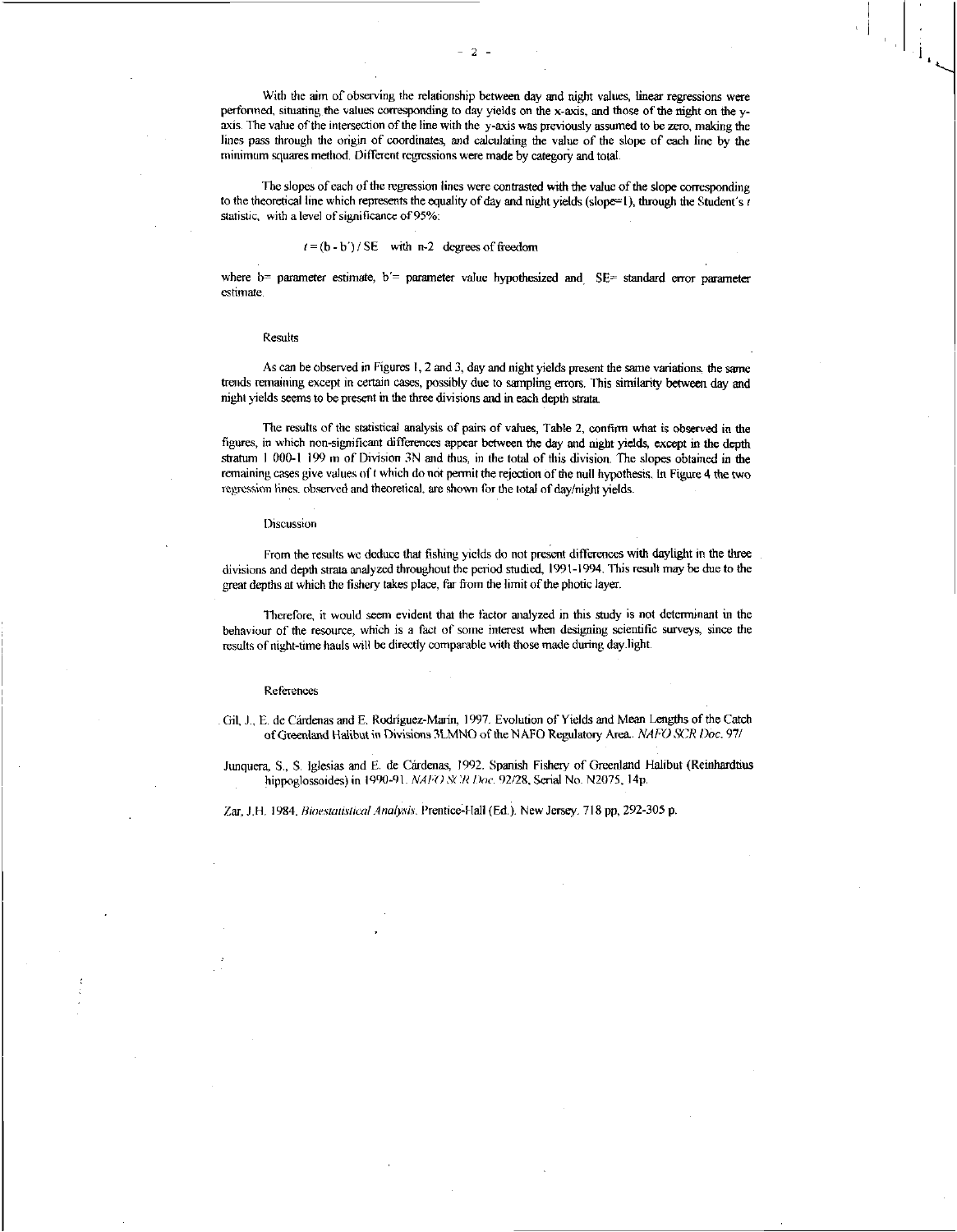| <b>DIVISION</b>      |              | 3L            |               |                 | 3M            |                 |                 | 3N            |             |
|----------------------|--------------|---------------|---------------|-----------------|---------------|-----------------|-----------------|---------------|-------------|
| DEPTH <sub>(M)</sub> | 800 - 999    | $1000 - 1199$ | $1200 - 1399$ | 800 - 999       | $1000 - 1199$ | 1200 - 1399     | 800 - 999       | $1000 - 1199$ | 1200 - 1399 |
| Jun. 91              |              |               |               |                 |               |                 |                 |               |             |
| Jul. 91              | 13           | 3/15          |               | /6              | 9/54          | 2/7             |                 |               |             |
| Aug. 91              | 7/60         | 7/56          |               | 2/11            | 11/125        | 2/24            |                 |               |             |
| Sep. 91              | 5/40         | 10/55         | /12           | 4/9             | 11/88         | 2/21            |                 |               |             |
| Oct.91               | 4/10         | 7/83          | /3            | /3              | 19/98         | 13/54           |                 |               |             |
| Nov. 91              | 2/9          | 8/57          | /10           | 2/9             | 12/71         | 20/89           |                 |               |             |
| Dec. 91              | /10          | 7/25          | /17           | /2              | 3/15          | 5/18            |                 |               |             |
| Jan. 92              | 13/25        | 3/20          | 13            | $\overline{15}$ | 9/49          | $\overline{74}$ |                 |               |             |
| Feb. 92              | 15/46        | 11/69         | /10           | 2/23            | 18/120        | 2/28            |                 |               |             |
| Mar. 92              | 12/41        | 7/69          | /11           | 11/21           | 38 / 136      | 13/54           |                 |               |             |
| Apr. 92              | 27/93        | 8/102         | 5/30          | 2/13            | 22/52         | 15/28           |                 |               |             |
| May. 92              | 21/111       | 15 / 146      | 6/62          | 2/12            | 14/50         | 9/21            |                 |               |             |
| Jun. 92              | 17/70        | 12/84         | 7/35          | /7              | 4/37          | 8/26            |                 |               |             |
| Jul. 92              | 6/61         | 2/27          | /2            | /3              | 4/16          | /3              | /2              |               |             |
| Aug. 92              | 13/46        | 3/47          | 2/            | /5              | 5/30          |                 | 9/25            | 3/8           |             |
| Sep. 92              | 10/48        | 4/29          | 3/4           | /2              | /5            | 3/2             | 15/57           | 9/26          | /3          |
| Oct. 92              | 2/22         | 4/21          |               | /2              |               |                 | 9/33            | 12/34         | 5/13        |
| Nov. 92              | 3/19         | 7/24          |               |                 | /2            |                 | 10/22           | 10/33         | /4          |
| Dec. 92              | 11/30        | /11           |               | 5/8             | 2/5           |                 |                 |               |             |
| Jan. 93              | 8/35         | 9/52          | /10           | 710             | $\sqrt{2}$    |                 |                 |               |             |
| Feb. 93              | 16/91        | 11/60         | /19           | 5/14            | 3/26          |                 |                 |               |             |
| Mar. 93              | 5/88         | 11/70         | 4/12          | 4/26            | 7/71          | 2/3             | 5/16            | /8            |             |
| Apr. 93              | 7/40         | 8/66          | 3/15          | 3/16            | 9/45          |                 | 8/36            | 9/49          |             |
| May. 93              | 9/53         | 10/75         | 4/15          | /3              | /9            | /6              | 9/26            | 9/42          | $2/2$       |
| Jun. 93              | 2/43         | /23           | /2            | $\sqrt{2}$      | 3/13          | 17              | 9/37            | 4/19          |             |
| Jul. 93              | 2/9          | 3/22          |               | 2/2             | /4            |                 | 15/67           | 13/47         | 3/7         |
| Aug. 93              | 6/29         | 7/30          |               | /2              | $\sqrt{2}$    |                 | 19/67           | 25/50         | 3/23        |
| Sep. 93              | 5/41         | 7/28          |               | 2/              | /2            |                 | 9/25            | 5/49          | 2/11        |
| Oct. 93              | 2/20         | 2/17          |               |                 | /6            | /5              | 14/46           | 12/49         | 7/29        |
| Nov. 93              |              | 3/14          | 3/8           |                 |               |                 | 9/33            | 10/41         | 17/52       |
| Dec. 93              | 2/16         | /10           |               | /6              |               |                 | $\sqrt{2}$      | 2/14          | 2/23        |
| Jan. 94              | 124          | /11           |               | /11             | 3/14          | /2              |                 |               |             |
| Feb. 94              | 2/9          | /20           | 2/14          | 2/9             | 10/44         | /10             |                 | 5/12          | 5/11        |
| Mar. 94              | /10          | 2/5           |               | /8              | 3/52          | 2/17            | 9/25            | 6/23          | 6/23        |
| Apr. 94              | 19           | /15           | 3/4           | /9              | 8/22          | 2/7             | $7\sqrt{20}$    | 4/27          | 8/31        |
| May. 94              | 2/19         | 5/16          | / 8           | 15              | 2/21          | 2/15            | 5/18            | 5/23          | 6/47        |
| Jun. 94              | /10          | 2/10          | 13            | /2              | /5            |                 | 2/26            | 7/12          | /3          |
| Jul. 94              | 3/14         | 2/5           |               | /3              | /5<br>/2      |                 | /8              | 15            | 2/3         |
| Aug. 94              | 5/28         | 3/9           |               | $\sqrt{2}$      | /5            |                 | 6/21            | 6/18          | /9          |
| Scp. 94<br>Oct. 94   | 3/26<br>4/18 | 7/13          | /10           | /4              | /2            | /6              | 13 / 23<br>9/27 | 4/10<br>8/13  | /5          |
| Nov. 94              | 6/27         | 9/30          | /4            | /2              | 2/6           | /2              | 2/11            | /8            | 2/11<br>/17 |
| Dcc. 94              | 7/45         | $4/8$         | /4            |                 |               |                 | 2/11            | 2/4           | /5          |
| Total                | 264 / 1448   | 223 / 1549    | 42 / 327      | 48 / 277        | 231/1311      | 102/459         | 195 / 684       | 170 / 624     | 70 / 337    |
|                      |              |               |               |                 |               |                 |                 |               |             |

Table 1. Nº of valid hauls (day/night) by month, nafo division and depth strata.

Table 2. Parameters estimated, values of t, degrees of freedom and significance of each regression line.

| Regression        | Slopo   | Standard error | T value | Df" | <b>Significance</b> |
|-------------------|---------|----------------|---------|-----|---------------------|
| 3L (800-999m.)    | 0.96746 | 0.02766        | 1.17656 | 33  | No                  |
| 3L (1000-1199m)   | 0.99267 | 0.04586        | 0.15975 | 33  | No                  |
| 3L (1200-1399m.)  | 1.06477 | 0.03203        | 2.02229 | 8   | No                  |
| Nafo Div. 3L      | 0.98804 | 0.02333        | 0.51289 | 78  | No                  |
| 3M (800-999m.)    | 1.06706 | 0.08247        | 0.81312 | 11  | No                  |
| 3M (1000-1199m.)  | 1.01738 | 0.03318        | 0.5239  | 23  | No                  |
| 3M (1200-1399m.)  | 0.9882  | 0.0308         | 0.38323 | 14  | No.                 |
| Nato Div. 3M      | 1.02051 | 0.02596        | 0.7898  | 52  | No.                 |
| 3N (800-999m.)    | 0.94866 | 0.0315         | 1.62989 | 20  | No                  |
| 3N (1000-1199m.)  | 0.91428 | 0.02868        | 2.98845 | 20  | Yes                 |
| 3N (1200-1399m.)  | 0.98212 | 0.03806        | 0.46985 | 12  | No                  |
| Nafo Div. 3N      | 0.9437  | 0.01858        | 3.03042 | 56  | Yes                 |
| 800-999 m.        | 0.9787  | 0.02262        | 0.94166 | 68  | No                  |
| 1000-1199 m.      | 0.98216 | 0.02314:       | 0.77069 | 80  | No                  |
| 1200-1399 m.      | 1.00488 | 0.02016:       | 0.24182 | 38  | No                  |
| Total (day/nigth) | 0.98517 | 0.01358        | 1.09233 | 190 | No                  |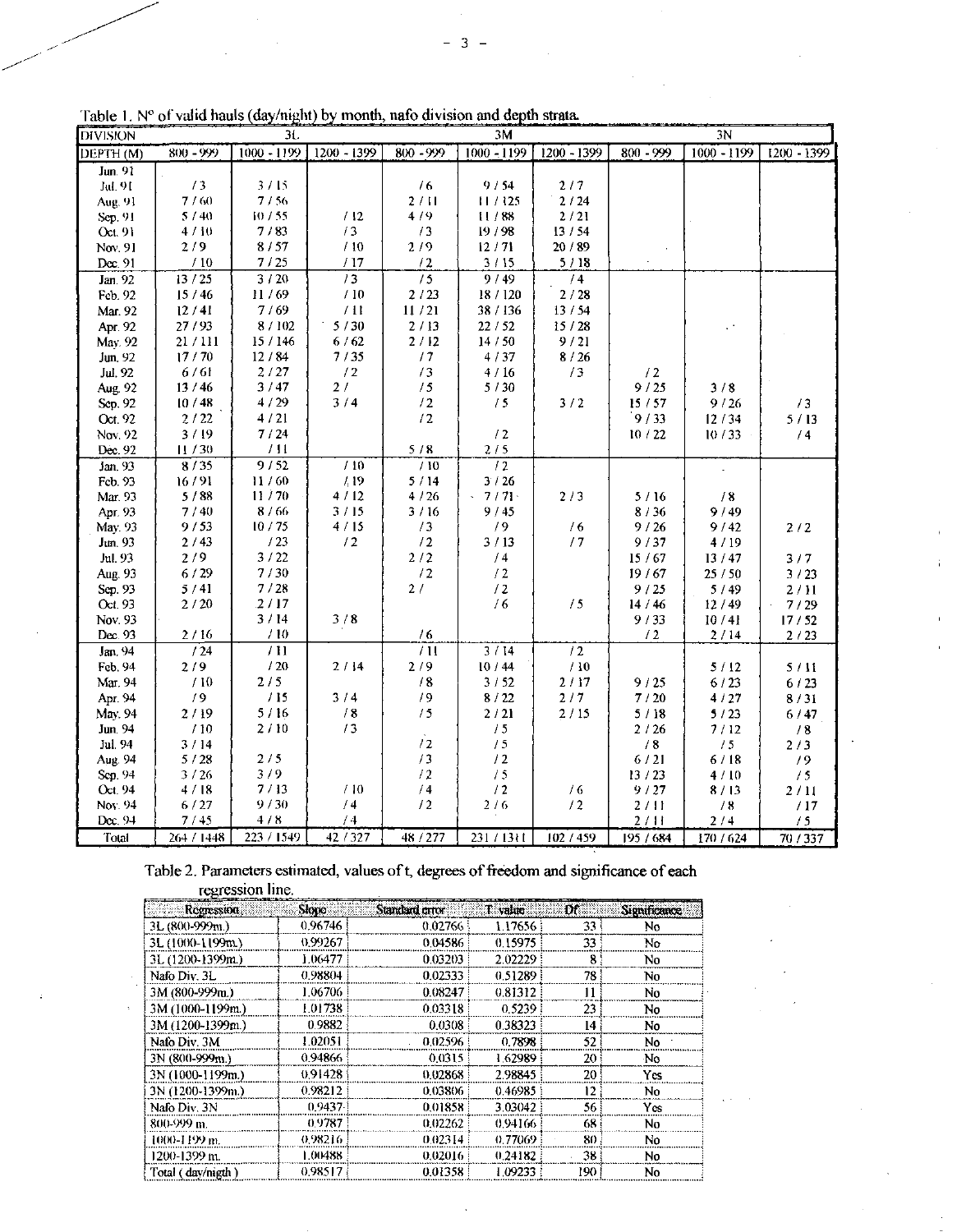

Fig. 1: 3L NAFO Division Day and Night Yields by Months and Depth strata a:800-999 m. b:1000-1199 m. c:1200-1399 m.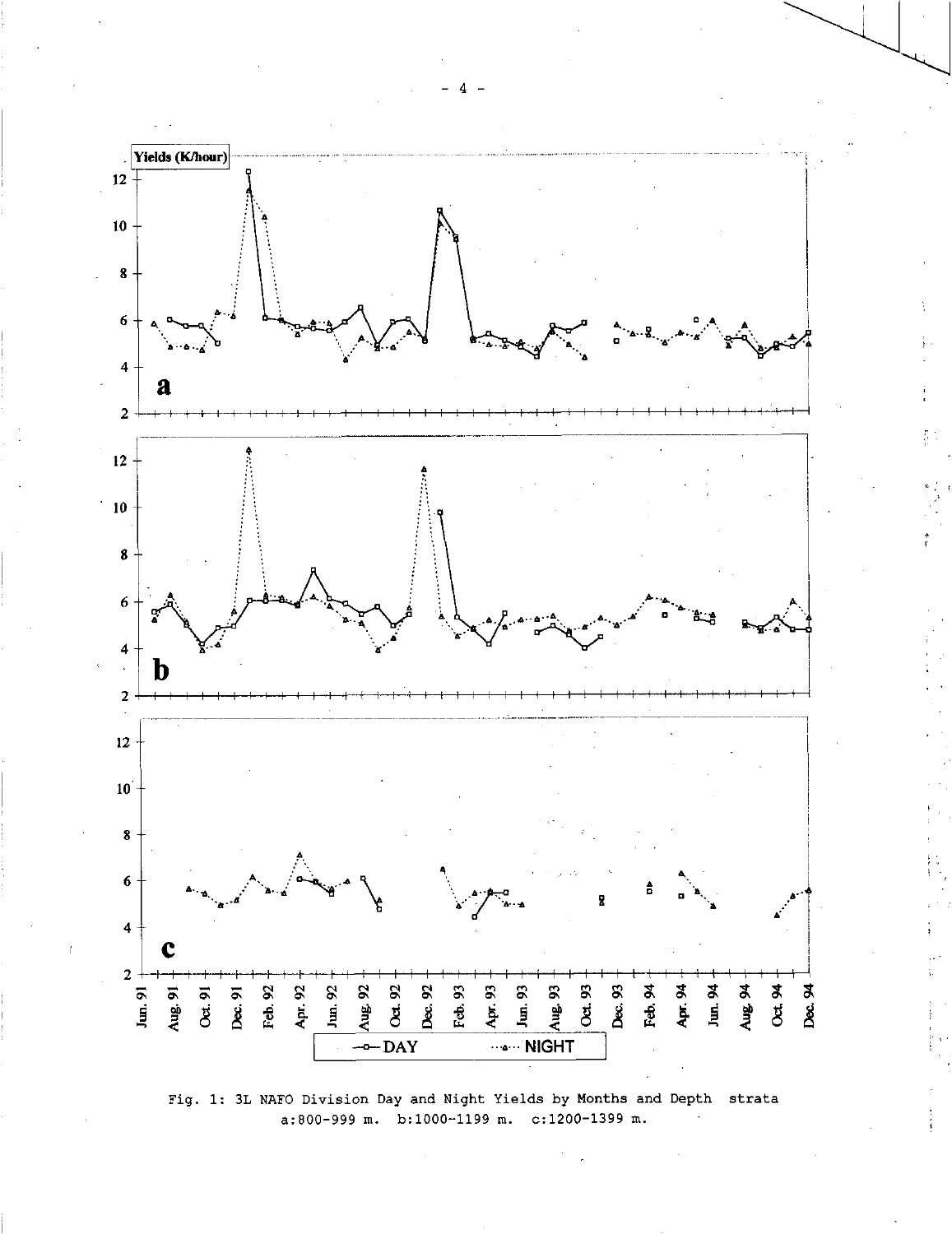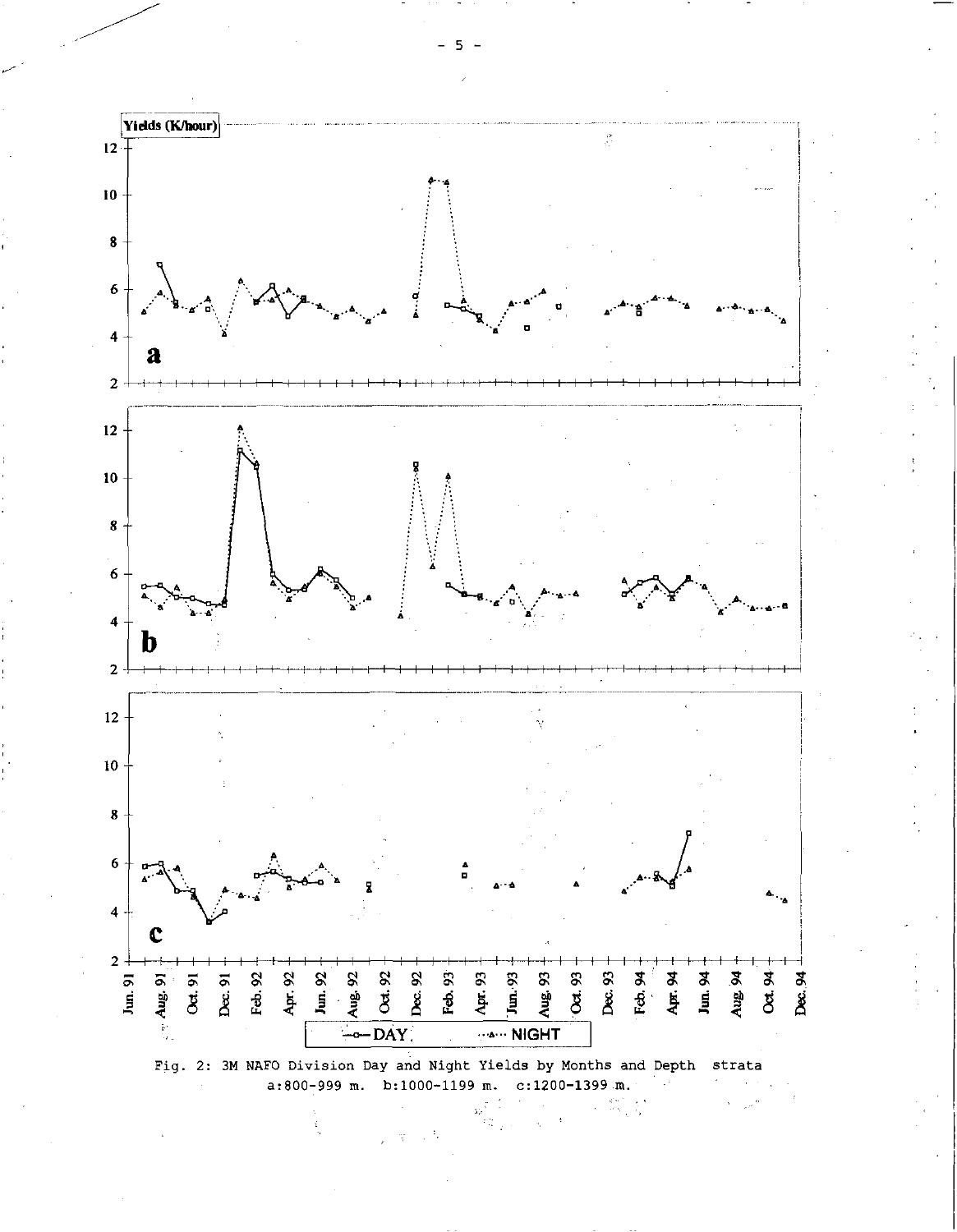



 $- 6 -$